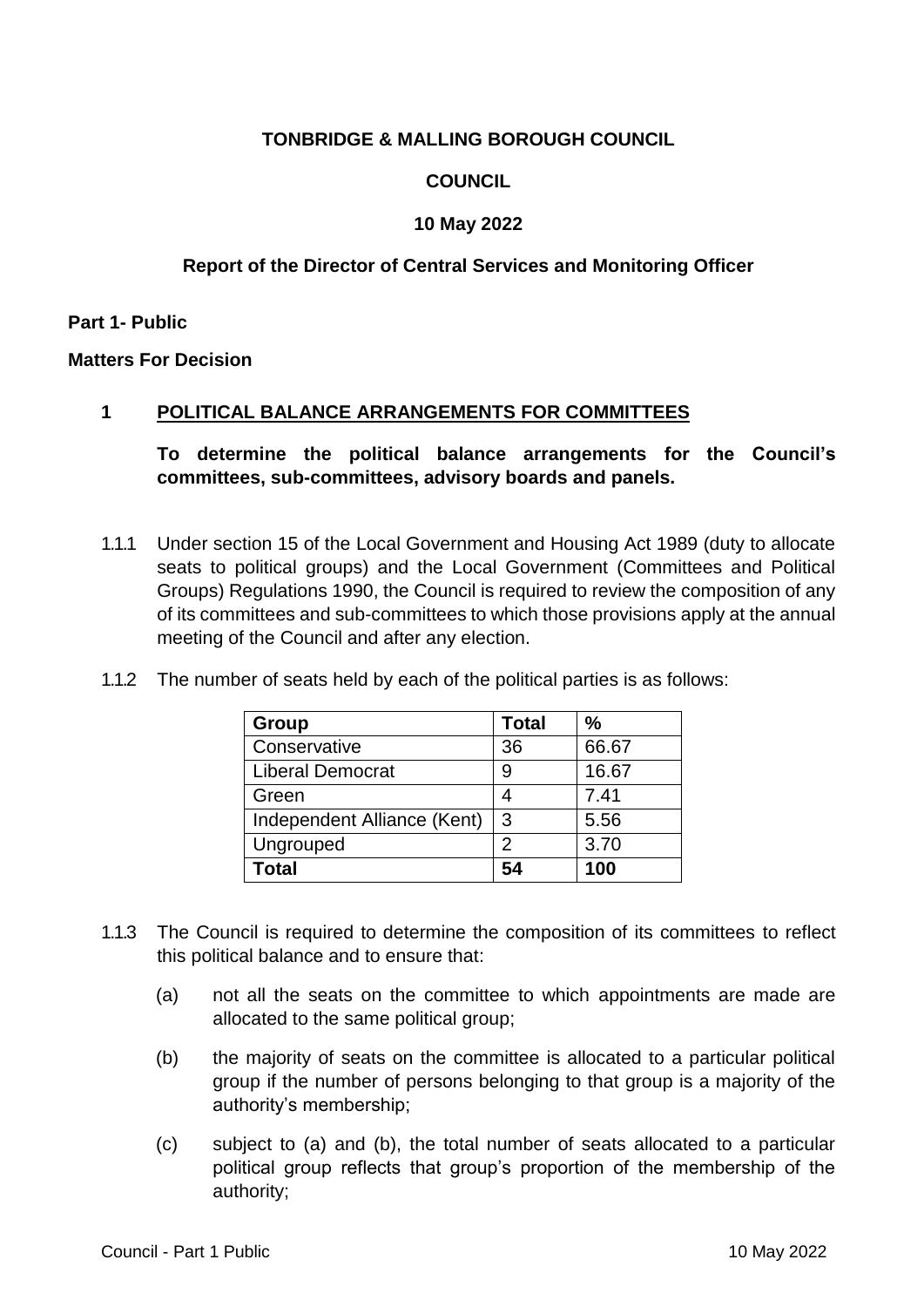- (d) subject to (a) and (c) the number of seats on each committee allocated to a particular group reflects that proportion of the membership of the authority.
- 1.1.4 The political group composition of the Council is as follows:

| Conservative<br>Group | Liberal<br>Democrat | Green | Independent   Ungrouped<br>Alliance<br>Kent |      | <b>Total</b><br><b>Seats</b> |
|-----------------------|---------------------|-------|---------------------------------------------|------|------------------------------|
| 85                    |                     | 10    |                                             | 5    | 128                          |
| 66.4                  | 16.4                | 7.81  | 5.47                                        | 3.90 | 100%                         |

1.1.5 The table below shows the number of committees etc of various sizes which need to be politically balanced and the way in which the total number of available seats might be allocated to reflect the proportions on the Council as a whole. In consequence, it is suggested that those committees requiring to be politically balanced be composed as follows:

| <b>Committee</b>                                                          | <b>Size</b> | Con             | Lib<br><b>Dem</b> | Ind All        | Green          | <b>Ungrouped</b> |
|---------------------------------------------------------------------------|-------------|-----------------|-------------------|----------------|----------------|------------------|
| <b>Overview and Scrutiny</b>                                              | 18          | 12              | 3                 | 1              | $\overline{2}$ | 0                |
| <b>Licensing and Appeals</b>                                              | 15          | 10              | 3                 | 1              | $\mathbf{1}$   | $\overline{0}$   |
| Communities and<br><b>Environment Scrutiny Select</b><br>Committee        | 15          | 10 <sub>1</sub> | $\overline{2}$    | 1              | $\overline{2}$ | $\Omega$         |
| Finance, Regeneration and<br><b>Property Scrutiny Select</b><br>Committee | 15          | 10              | 3                 | $\Omega$       | 1              |                  |
| Planning<br>Housing<br>and<br><b>Scrutiny Select Committee</b>            | 15          | 10              | 3                 | 1              | 1              | 0                |
| <b>General Purposes</b>                                                   | 14          | 9               | $\overline{2}$    | 1              | $\mathbf{1}$   |                  |
| <b>Joint Standards</b>                                                    | 13          | 9               | 1                 | 1              | 1              | 1                |
| Audit                                                                     | 9           | 6               | 1                 | $\overline{0}$ | $\mathbf{1}$   | 1                |
| <b>JECC</b>                                                               | 9           | 6               | $\overline{2}$    | 1              | 0              | $\Omega$         |
| Housing Association Liaison<br>Panel                                      | 5           | 3               | $\mathbf{1}$      | $\overline{0}$ | $\overline{0}$ | 1                |